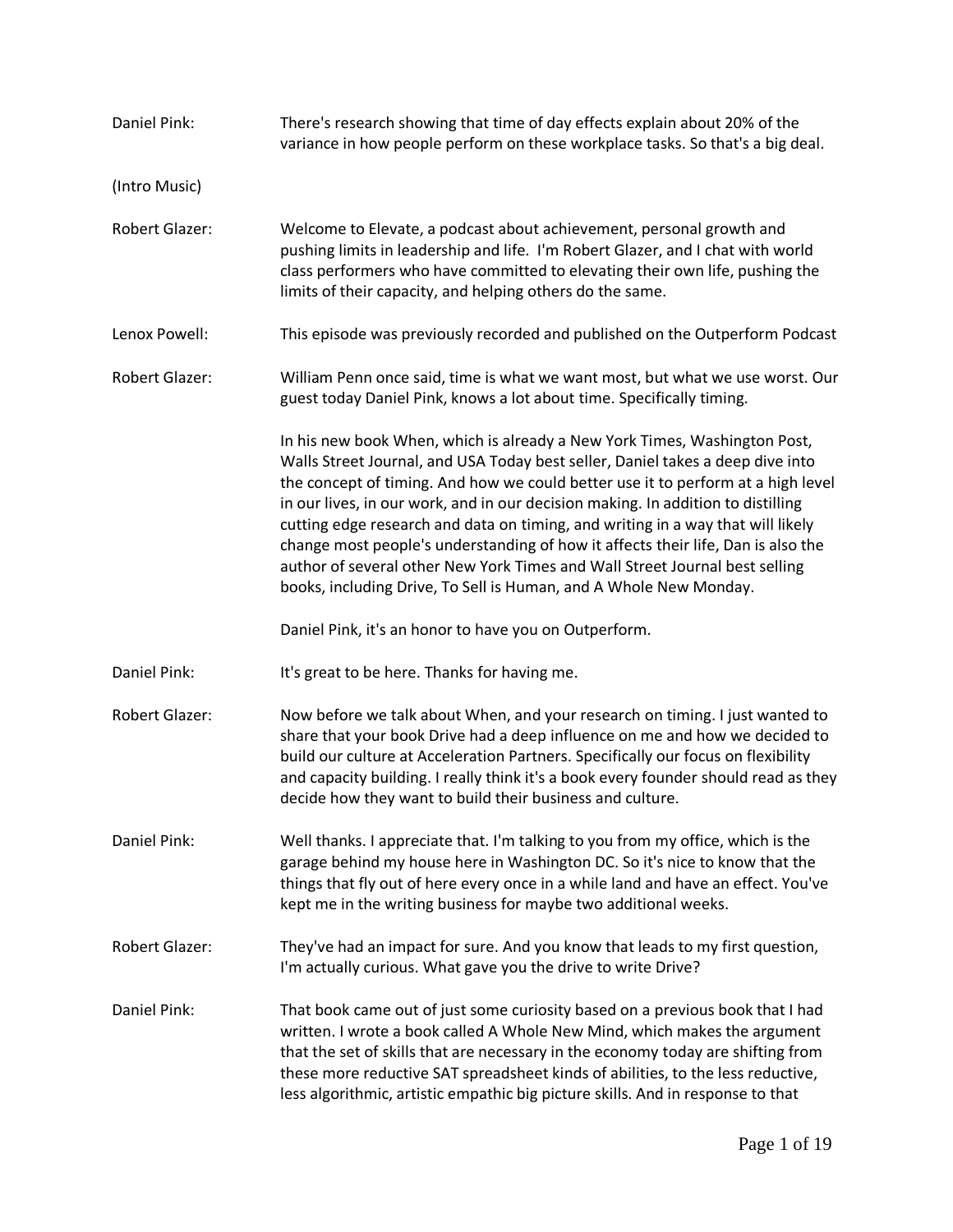book, I got a lot of email from people saying, "Hey if this is right, how do we create organizations that foster these things? How do we at some level motivate people to do that kind of work?" I didn't really have a good answer to that question. I knew a little bit of the research on motivation, so I started looking at it. And once I looked at it, in a little greater depth, I was just blown away by what it said. Because it really turned on its head, a lot of the things that we believed about motivation.

Robert Glazer: What is it that business leaders don't understand about motivation?

Daniel Pink: Okay. There are a number of things. One of them is ... I think what they don't understand is the locus of motivation. Many people think that motivation is something that one person does to another. And that's not right. Motivation is something that people do for themselves. And so the task of running organizations, of leading teams, of doing anything where you're in a nominal position of authority and have responsibility for other people, is to put those people into a context in which they can motivate themselves. As a writer, motivate should not be a transitive verb. That is, it shouldn't have a direct object. No one will understand what the hell I'm talking about when I say that, but that's how I look at it. You can't think of motivate as a transitive verb. It's not. It is something that people do for themselves. It's not something that one person does to another.

> The other thing is that if you look at 50 years of research in behavior science, it's pretty darn clear what it says. And it's this, there's a certain kind of reward we use in organizations. Social psychologists call it a "control and contingent reward." I think that's a bit cumbersome so I like to call it an if then reward. If you do this, then you get that. If then reward. 50 years of social science tells us that if then rewards are actually very effective for simple tasks, or short time horizons. They work really well.

> The reason for that is that human beings like rewards. They like them so much they create this kind of intense narrowed aroused focus. So they get us to focus narrowly. They capture our attention in a very narrow way. That's effective if you know exactly what you need to do, and you can see the finish line. However, the same body of research, truly the exactly same body of research that tells us that if then rewards are affective for simple and short term tasks, tells us that if then rewards simply are not effective for tasks that require more creativity, more conceptual thinking, and with longer time horizons.

And the mechanism is exactly the same. In those kinds of tasks, for creative tasks for a non obvious problem, you want to be able to see wider and farther. And so you want an expansive focus for creative tasks. You want to more distant focus for long term tasks. And what if then rewards do, is they narrow our focus and shorten our focus. I mean it's very complicated to execute. But the principle is quite simple. If then rewards, good for simple and short term tasks. Not so good for complex and long term tasks. The challenge ... And forgive me for ... I feel like I'm about to, if I haven't already started, start a rant here. Is that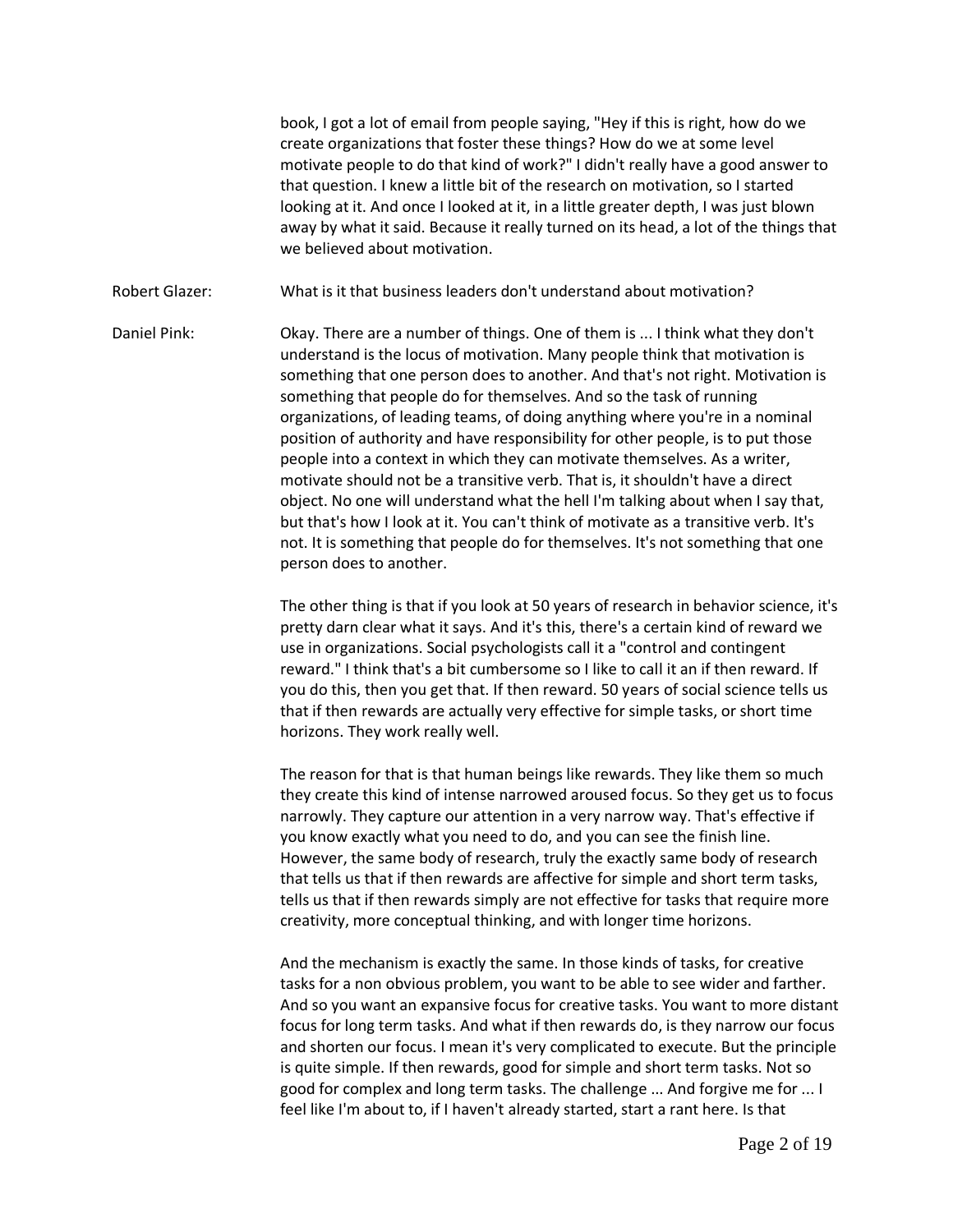organizations use if then rewards for everything. Rather than the one category of work where we know that they're affective. So what we should be doing is, deploying the right motivators for the right kinds of tasks.

- Robert Glazer: Drive came out in what you referred to as the rubble of the economic collapse, in which the work environment was different. So if you're thinking about present day, are you seeing companies since you wrote the book making better decisions around motivation and compensation. You know we have a lot more purpose driven companies. There's a lot of gamification. So is it getting better or worse, or has it stayed about the same?
- Daniel Pink: I think it's getting better, but not by a massive amount. There are many organizations that I've heard from. I don't have a comprehensive data drenched answer to that question. But my impression, for whatever that's worth, is that yes, there has been some slow progress. I hear about a lot of companies that have abandoned those very controlling, if then kind of reward schemes for something that is simpler, that is more transparent, that is more difficult to game, and that actually comports with what we know about what truly motivates people. Because what we know for these more complex tasks, is that what really motivates people over the long haul is sense of autonomy and self direction, mastery, which is the chance to get better at something that matters to make progress, and purpose, knowing that what you're doing, makes a contribution or makes a difference. Now again, those also very easy to announce, they're harder to put into action in a real organization.
- Robert Glazer: Any comment on United's recent bonus for a lottery swap?
- Daniel Pink: That's a ridiculous idea. I mean it's almost like something out of The Onion. I mean, this idea that oh, what we're going to do is we're going to give people bonuses based completely on randomness and chance. I almost feel like that's the kind of thing where somebody said it as a joke, because it's such a bad idea. Now, this idea of intermittent unexpected rewards is in some level a motivator. That's the whole principle behind slot machines. But if you think about, think of somebody's affect when they're playing a slot machine, if you've ever seen people sitting in front of a slot machine. I mean they basically are zombified there. And so I don't think that is the look that you want on the faces of people working in your organization. I mean fortunately they unwound that within 24 hours. But still, what the hell were you thinking folks?
- Robert Glazer: I talked a bit earlier about capacity building, which I think really builds the muscle for greater achievement. Based on the study you've researched and used for Drive, and some of the other stuff you've written, how do you think intrinsic motivation is related to one's ability to build their capacity?
- Daniel Pink: I think it's essential. If you really want to build your capacity there're going to be limits in how much you can rely on external motivators. You just burn them up really quickly. So I mean you can think of it, you can analogize to energy. That is extrinsic motivators are like coal. So to keep going in pursuit of capacity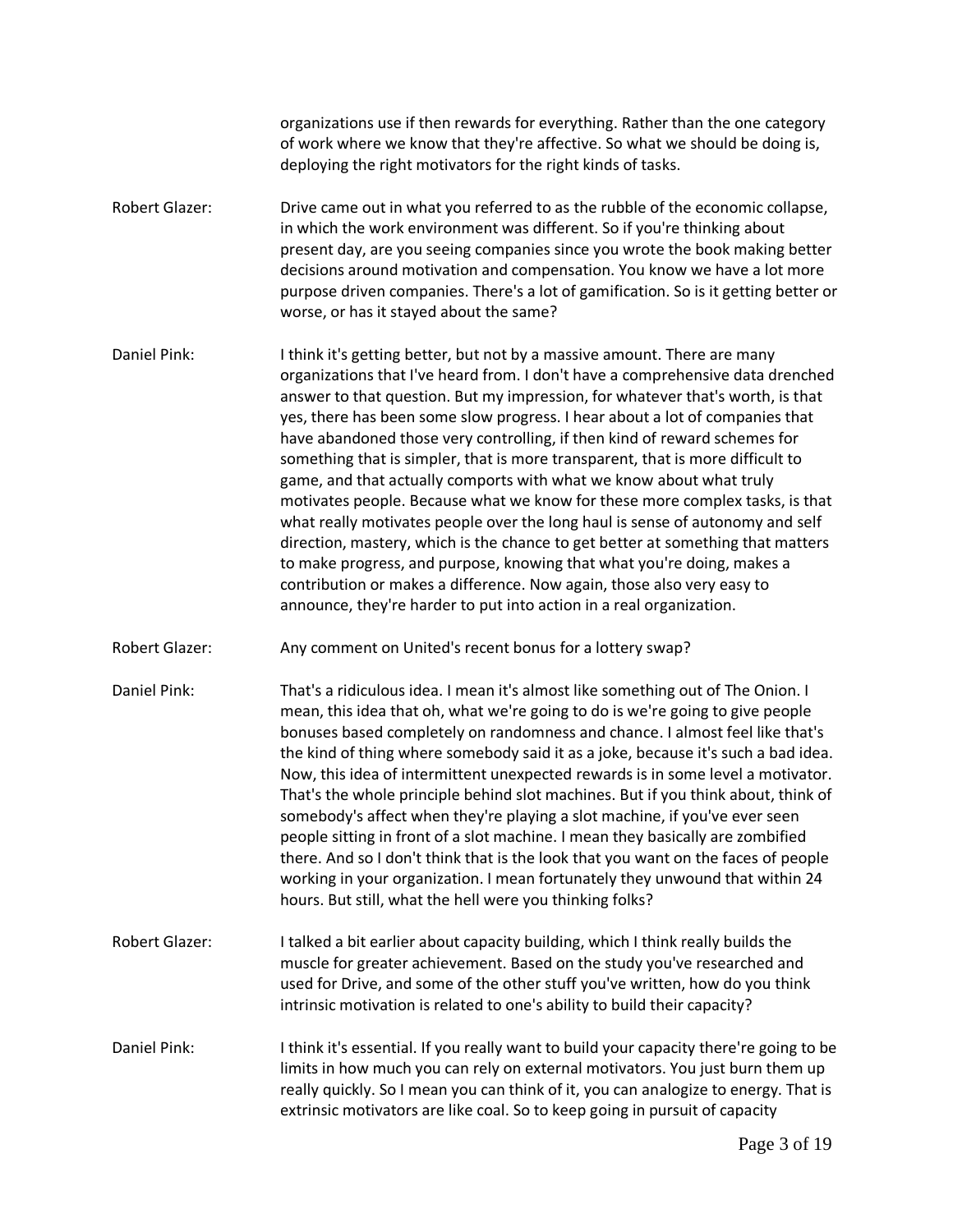building. If that's the only reason you're doing it, you have to keep shoveling coal into the furnace. And you need more, and more, and more, and more, and, more. Whereas intrinsic motivation is a little more like solar power, in that it's renewable. It's ... has fewer externalities. And so I don't know how you build genuine capacity for anything even modestly complex without a sense of intrinsic motivation.

Robert Glazer: And I'm curious then, how would you think about that in terms of building capacity in others? Then is the need to create intrinsic motivation within those others?

Daniel Pink: Yeah. Well and I think if you want to help build capacity in others ... I mean again at some level on this you have to turn the dial a tad and say, "What can we do to put people into situations where they can build their own capacity?" That can be a little bit more directive. But if you're a leader and you want people on your team, your group, to build their own capacity, then these elements of autonomy, mastery, and purpose are essential. I mean you have to have some amount of self direction, and willingness, and volition to build your capacity.

> Like for instance it's hard to help build the capacity of someone who resists that very idea. Who is either overly compliant, or is resistant. What you need for capacity building, is some amount of self direction on the part of the person whose capacity is being built. The second point, mastery, is itself in many ways a synonym for capacity building. It's basically are you getting better at something? Are making progress? Are you moving forward? And then I think this gets neglected in capacity building in many realms of life. Whether it's business or education or even sports, is the purpose side of it. Which is why are we doing this? Why does what I do matter? Why do I build my capacity? And from a very early age kids ask that question, and adults just dismiss it. And it's a very important question.

> That is, if you think about the capacity building that a teacher does, if a student asks why are we doing algebra? Why are we reading the Scarlet Letter? Or they ask their parents that. A lot of adults will say be quiet and read the book, quiet and do your homework. But if we adults don't have answers to those questions, we're doing something terribly wrong.

- Robert Glazer: Yeah. So let me ask you, at our annual retreat last year, we call it AP Summit, we decided to focus on employees' life goals and their 2018 goals. Trying to make the connection how success outside of work, connected to the company's success. Is this a good way to bridge intrinsic motivation in the business? Or are personal and professional aspirations really two different things?
- Daniel Pink: I think it's going to depend on the person. I really do. I think it's going to depend on the person, and it's going to depend on the situation. I think it's a worthy question to ask, but I don't think there's a uniform answer to it. And I think that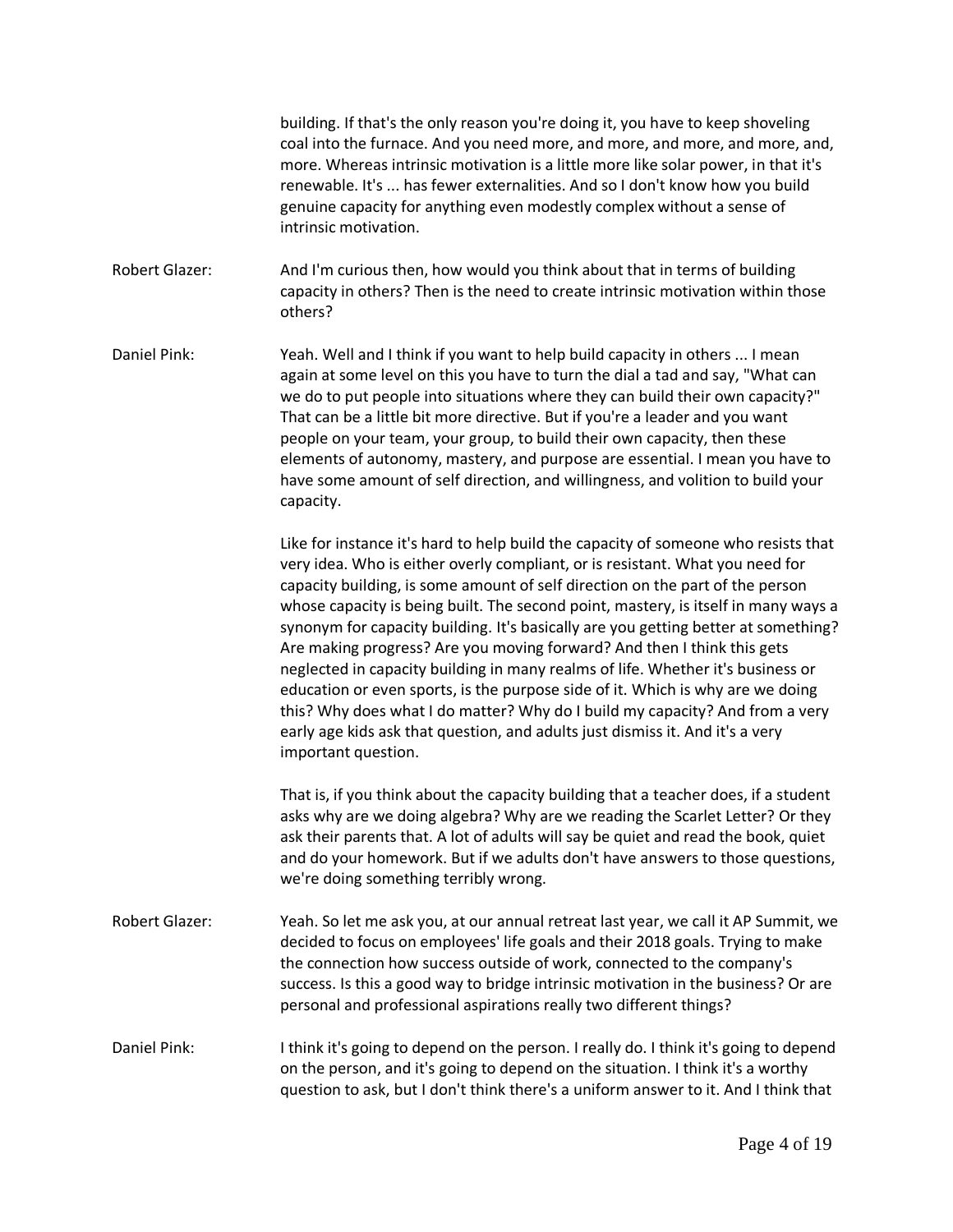|                       | Steve's answer is going to be different from Maria's. But I also think that Steve's<br>answer today, could be different from Steve's answer eight years from now.                                                                                                                                                                                                                                                                                                                                                                                                                                                                      |
|-----------------------|----------------------------------------------------------------------------------------------------------------------------------------------------------------------------------------------------------------------------------------------------------------------------------------------------------------------------------------------------------------------------------------------------------------------------------------------------------------------------------------------------------------------------------------------------------------------------------------------------------------------------------------|
| <b>Robert Glazer:</b> | So the motivation changes, and we have to figure out ways to identify it and<br>move along with what it is that is motivating our employees.                                                                                                                                                                                                                                                                                                                                                                                                                                                                                           |
| Daniel Pink:          | And people change. Here's the thing, like if you think about, there's a very<br>complex interaction going on here in the workplace. You have the individual,<br>you have the organization, and you have essentially the context. So those are<br>the three variables. So when you're talking about three variables, things already<br>get a little bit complicated. But those three variables are going to be different 10<br>years, let's even say five years from now.                                                                                                                                                               |
|                       | Maria's going to be a different person than she was. The organization's going to<br>be a different person. And the context of everything, the economy, the political<br>situation, whatever, is going to be different. And so this is why, it's not like some<br>kind of Crock-pot where you just set it and forget it. You have to stay on top of<br>these things. That's why running organizations, being a leader, managing teams,<br>is really, really, really, hard. I mean I don't think that we acknowledge how<br>incredibly difficult that job is. That's why so few people do it well. Because it's<br>really, really, hard. |
| Robert Glazer:        | Yeah. What worked yesterday probably won't work tomorrow. As soon as you<br>figure out and you master one thing, you probably have to learn a new skill.                                                                                                                                                                                                                                                                                                                                                                                                                                                                               |
| Daniel Pink:          | Yeah.                                                                                                                                                                                                                                                                                                                                                                                                                                                                                                                                                                                                                                  |
| Robert Glazer:        | Well you bring up time, and so that's a great segue into your new book When,<br>which is at the top of almost every chart right now. So congrats again on all the<br>book's success.                                                                                                                                                                                                                                                                                                                                                                                                                                                   |
| Daniel Pink:          | Thank you.                                                                                                                                                                                                                                                                                                                                                                                                                                                                                                                                                                                                                             |
| Robert Glazer:        | So in When you talk about the importance of timing, both for doing things<br>within a day, and sort of across and overall across the timing of your life. I<br>thought maybe we'd start as you do in the book, when the beginnings. But you<br>know, one thing you didn't cover in the book and I'd be curious to ask you, is<br>about beginning too early.                                                                                                                                                                                                                                                                            |
| Daniel Pink:          | Yeah.                                                                                                                                                                                                                                                                                                                                                                                                                                                                                                                                                                                                                                  |
| <b>Robert Glazer:</b> | You talked about false starts, but is there  Especially in businesses. I've seen a<br>lot of businesses. Did you come across anything around too early?                                                                                                                                                                                                                                                                                                                                                                                                                                                                                |
| Daniel Pink:          | It's an interesting question. I looked at some of it. And there is some research on<br>there, not enough to make me comfortable to go out and fix it on a page and<br>give real people real advice. Bill Gross who founded Idea Lab, which is sort of a                                                                                                                                                                                                                                                                                                                                                                                |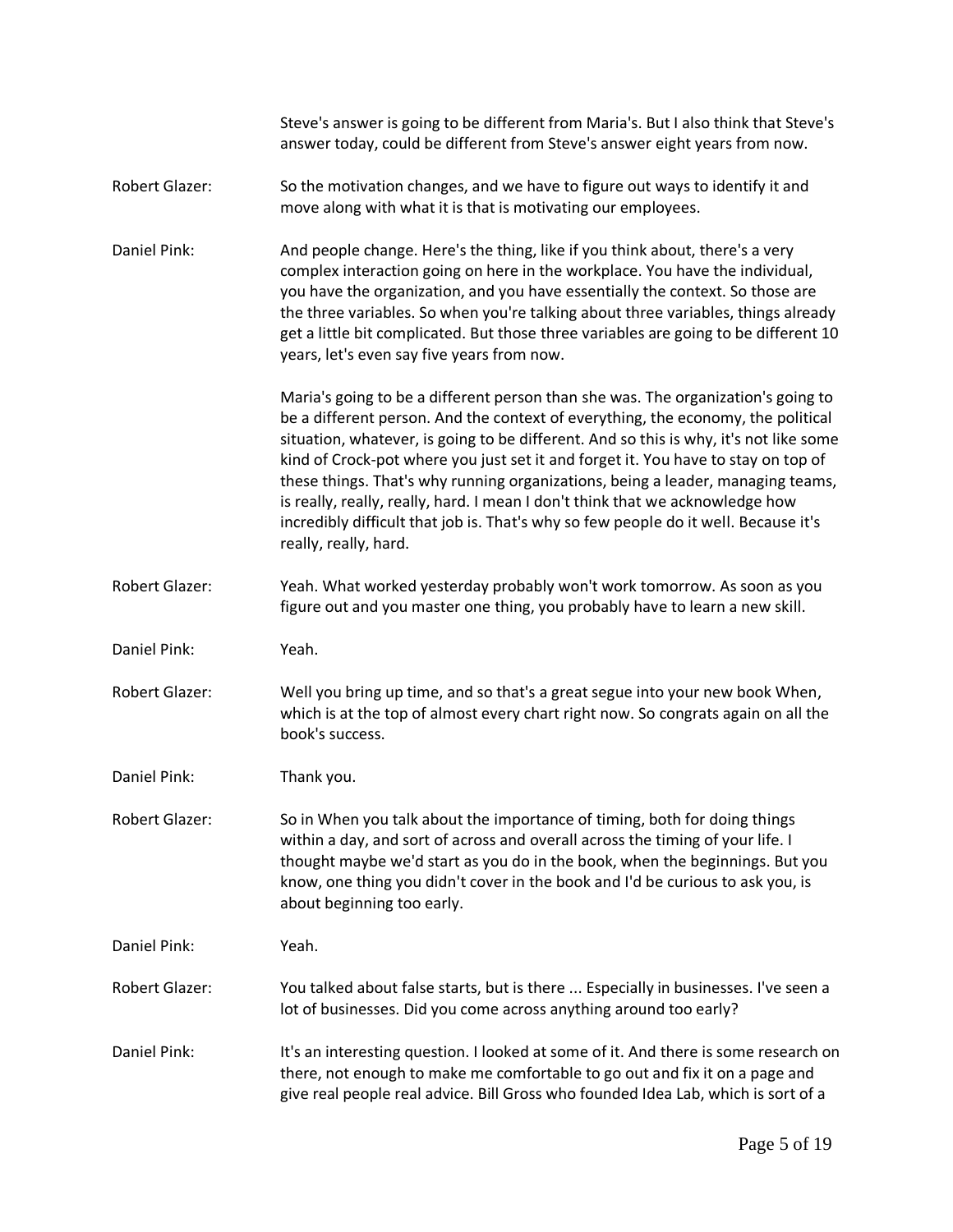venture capital incubator type operation, he did a study of his companies and said he found that timing was the most important factor in the success of his company. So I think that's pretty interesting. On your point more directly on being too early, there is a little bit of research that calls into question what we learned in business school. I didn't even go to business school, but what everybody has learned. The first mover advantage. There a theory out there saying that the first player to move within an industry or a new category or whatever, has an advantage. And there's a lot of research showing that's not quite the case. That it's often-

Robert Glazer: Second player.

Daniel Pink: Yeah. The best follower. I like to call this the early bird gets the worm but the second mouse gets the cheese. The second mouse phenomenon. Because that first mouse gets crushed by the trap, leaving the cheese for the second mouse. But on that particular issue, I'm also leary because so much of it is pure randomness and luck. And that is something, the randomness of life of "success" of how things turn out is something that we human beings don't like very much. We'd like to ignore that as a factor in our life, but it plays a much greater role than most of us are willing to acknowledge. Once we acknowledge it we're filled with existential dread about the randomness of existence. So we pinch that off and instead what we do as human beings, is we look at any of our triumphs are due to talent and hard work. And any of our failures are due to bad luck. And any of other peoples triumphs are due to luck and any of their failures are due to their own incompetence.

- Robert Glazer: And if there's one thing I learned from your writing, you like scientific proof and a lot of it. So I appreciate that that's still, you can get the right data on that. But you did talk a lot about beginnings. And one of the things I took away is ... And I've been a big advocate in my family, in my company for improving morning routines as a way to build capacity, and just perform better throughout the day. Yet after I read the book, and based on the research you talked about chronobiology and chronotypes, that premis may actually not hold true for everyone. So can you explain a little bit about what chronobiology is and why it's important for us to understand our chronotype?
- Daniel Pink: Yeah, happily. I think what you're saying is true for most people. Just as you put it very well, not true for everyone. So chronobiology is ... We can just unpack the words. Chrono, clocks. Biology, the study of life. It's basically the study of our time based rhythms. And among the things that chronobiologist have discovered is that each of us has a chronotype. That's a more complicated word for basically, just like essentially are you more of a morning person? Are you more of an evening person? Or are you in between?

So are you somebody who wakes up early and goes to sleep early, colloquially those are considered larks. Are you someone who wakes up very late, and goes to sleep very late. Colloquially an owl. And what the distribution of chronotypes tells us, is that about 15% of the population are larks, strong larks. About 20% of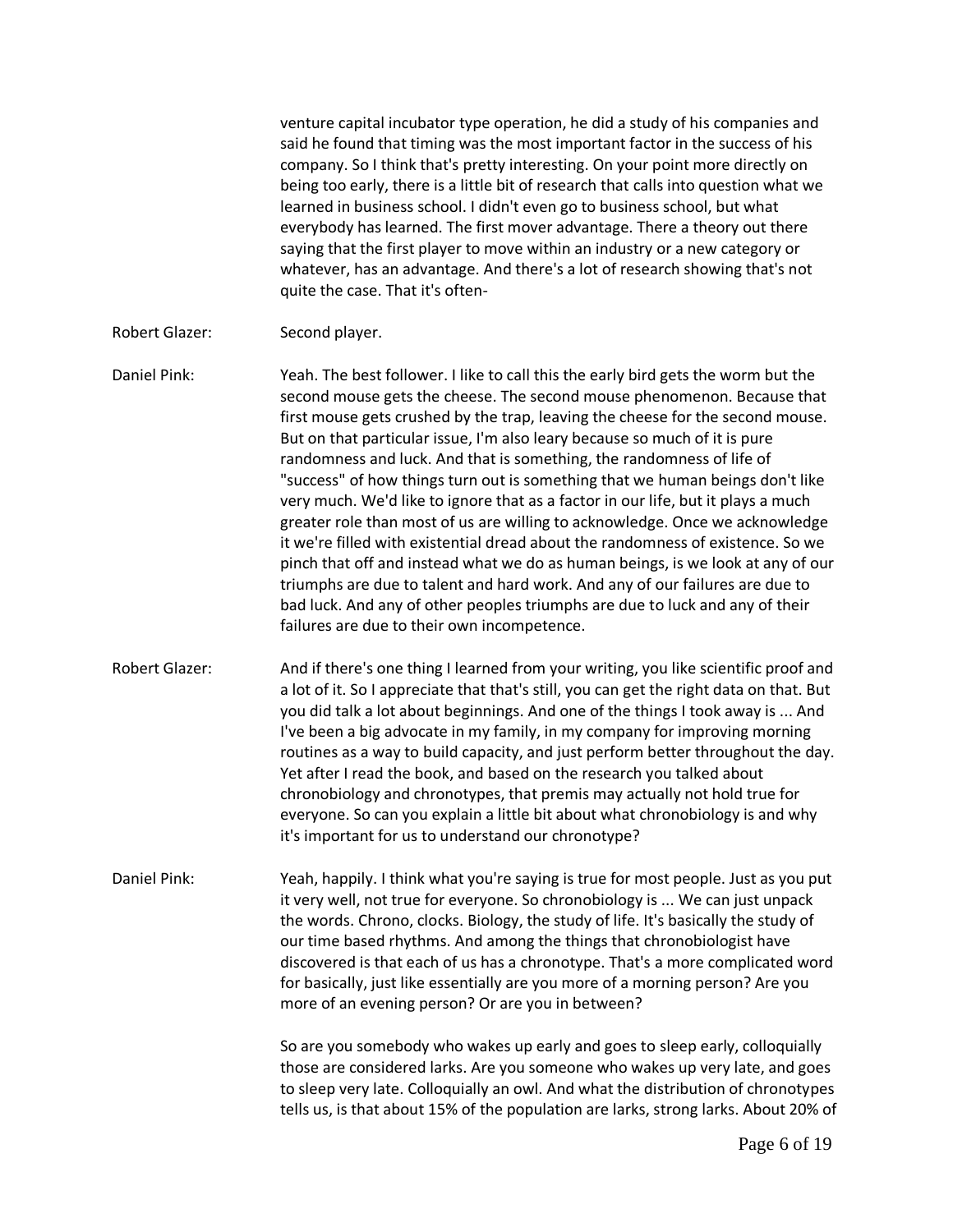the population are strong owls. Which means that most of us, two thirds of us are in between. And that our chronotype actually has a big role in determining how the day unfolds. How our mood and our performance changes over the course of a day. And what's really the case here, is that there's sort of a common pattern, which is true for those of us in the middle, and those of us who are larks. And then the people who are evening types, owls, they're much more complicated and the world, especially the world in the western working world is really not well configured to them.

Robert Glazer: And when you segment out the day into three stages, can you talk a little bit about what those stages are and why they're important for people to understand the different tasks that would work better for people naturally? Both based on their chronotype and then the time of day. Because I think that was really interesting discovery for me. Particularly the part about when you're likely to be paroled or not paroled.

Daniel Pink: So basically we move through the day in three stages. You can see this in a lot of measures of mood. There's a peak, mood goes up. A trough mood drops considerably. There's a recovery, mood goes back up. So peak, trough, recovery. Most of us, that is 80% of us go through in that order. Owls, again much more complicated, often will go through in the reverse order. Recovery, trough, peak. Okay, so that's our pattern of mood. And mood is important but our pattern of performance is also really important. And here's how that works. During the peak which again for most of us, is the morning. During our peak, that's when we are most vigilant. That makes it the best time for analytic work. What does that mean? That means work that requires heads down, focus, attention, and energy. So that could be writing a report or analyzing data, or something that requires that intense kind of focus. That is the ability to bat away distractions.

> So we should be doing that kind of work during our peak. During the trough, big drop in mood and big drop in performance. The book is studded with all kinds of data showing how dangerous that trough can be. On the road, in a hospital, in classrooms. So during that trough period, we should be doing more of our administrative work. Work that doesn't require a massive amount of brain power. Which we have in our day to day lives. That's filling out reports, or answering routine email, or doing that kind of thing. And then during the recovery, which again for most of us is the late afternoon, early evening. What we see there is a rise in mood, which is good. But no greater vigilance. Which we think of as bad, but if you pair that declined vigilance with an elevated mood, then it actually makes a potent combination.

> That makes it a good time for addressing what psychologists call insight problems. Those are problems with really non-obvious solutions. They require ... To use on the phrases in the literature, a flash of illuminance. And people tend to solve those kinds of problems better, not during the trough but during their non-optimal times. So for owls earlier in the day. For larks, later in the day. And so all of this suggests that we can do a lot better if we just move the right work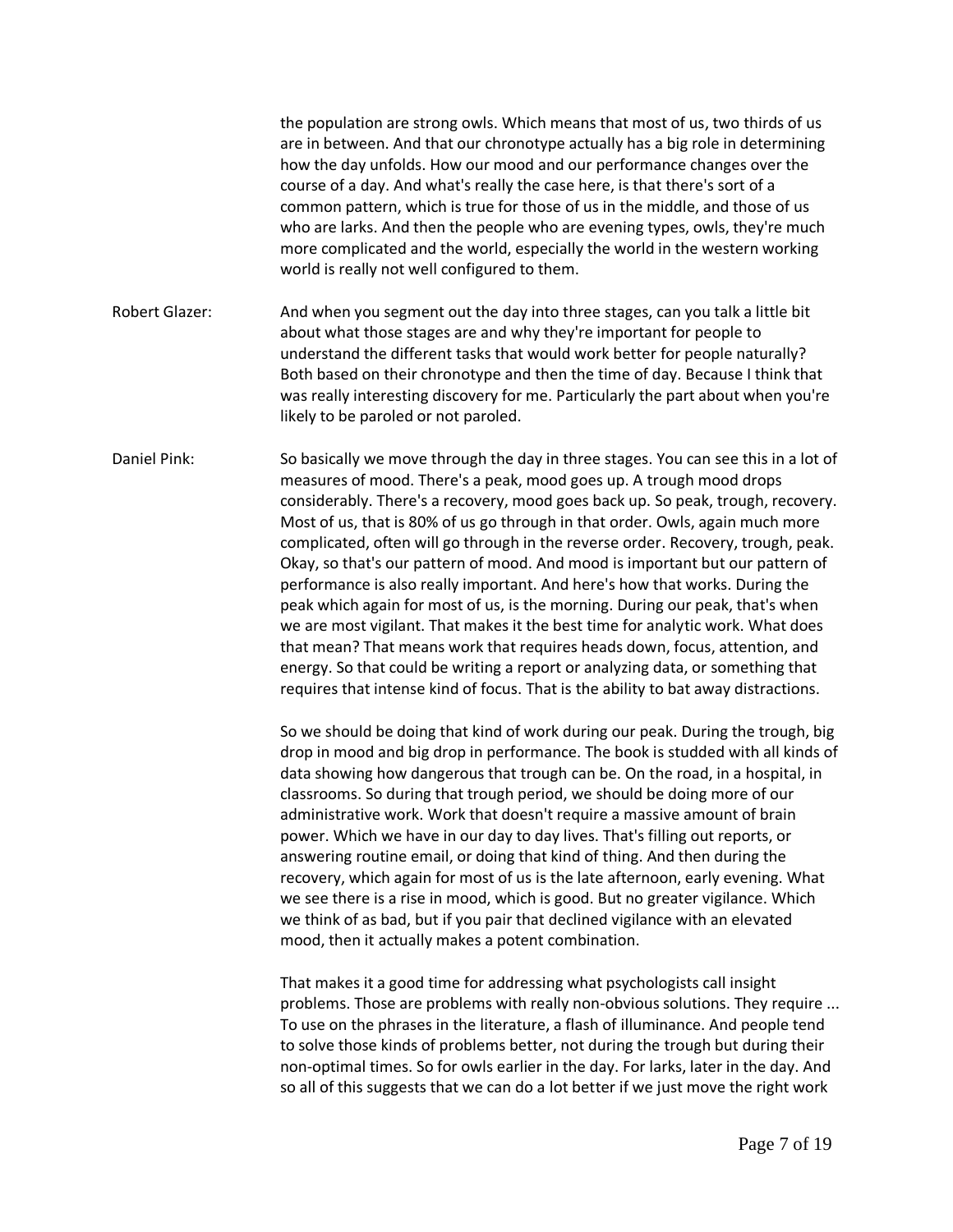to the right time. Put our analytic work in the peak, our administrative work in the trough, and our insight work into recovery.

Robert Glazer: And that has implications for parents, and for leaders. Because there's some things that we can control. What time of day we do them. And then there's others that we can't, such as school. I think in reading the book, the one time when I was probably frustrated and kind of was yelling with you, was with the school systems. As you say the data is just really, really clear about the performance on high school students starting later in the day, and people having breaks. Yet everyone ignores all this data, under the guise of wanting to get better test scores and do things that the data says these things don't help at all.

Daniel Pink: That's completely nuts. But I think you're right Bob, that what we can do is, we can ... At an individual level, an organizational level, we can't control everything. But we can make some small changes. And the small changes can have a big payoff. There's research showing that time of day effects explain about 20% of the variance in how people perform on these workplace tasks. So that's a big deal, all right. So if you think about what else explains that variance, let's take innate intelligence probably explains some of that variance.

> That's a hard thing to recalibrate all of a sudden right. You can't just like make somebody smarter. But time of day is something that we can do something about in many cases. For instance, one of the things that drives me nuts is the way that organizations schedule meetings. The only thing they care about is availability. We don't say, is this going to be a meeting where we need analytic focus? Is this going to be a meeting where we need people to be looser and brainstorm? Is this purely an administrative meeting? Who's going to be there? Are we going to have people who are better in the morning, people who are better in the evening?

We don't even think about it. Literally in no meeting in North America does that issue even come up. And it should come up, because it makes a material difference. So if we just start asking those kinds of questions, and bosses ... Let's talk about capacity building. One way to help on capacity building, if you're a leader, is to allow your team, the individuals on your team, to do their right work at the right time. So if your people are doing analytic work and you have a bunch of morning or intermediate people who do that analytic in the morning, you have to take a hippocratic oath and do no harm. And one way to do harm would be to schedule a 9:30 meeting about that travel voucher policy for this team and suck away an hour of their best time. So there really are small things we can do, to match up our chronotype, our tasks, and our time of day.

Robert Glazer: Yeah, I think a lot people in our company have actually probably happened upon this. In the morning they put a block called GSD on their calendar which is get bleep done. And that's uninterruptible time. And we've synced a lot of it. So a lot of it have it at the same time, and we've determined that if I can have those two to three hours and get my cognitive ... I do my reading, and my writing, and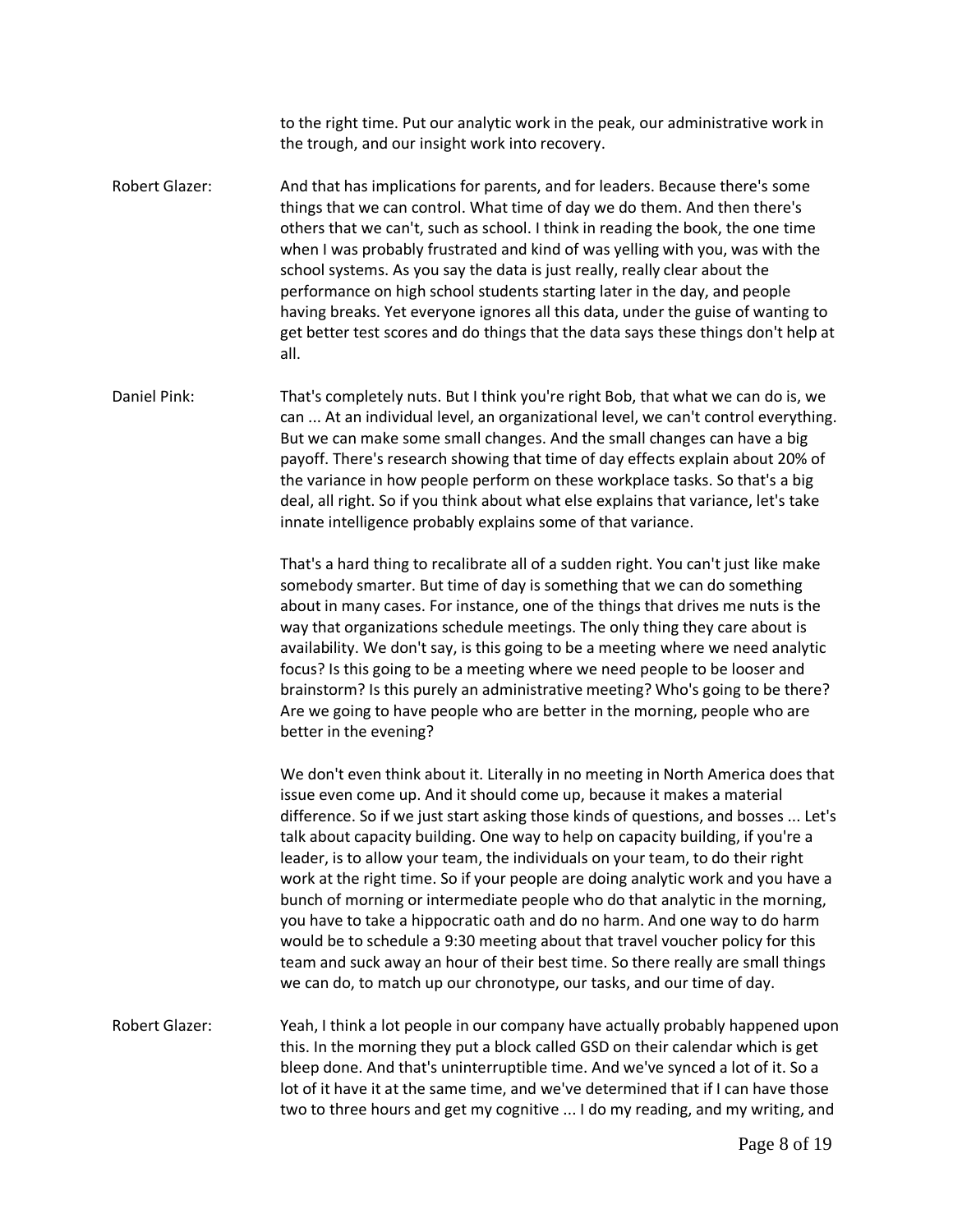my answering to things. Then I can move into meetings and stuff in the afternoon. So that's helpful because we have the flexibility to do it. But I assume that on the flip side if you want a night watchman for your plant, you probably want a night owl. That's when you want that person to be vigilant. The mood needs to fit the job at that point.

Daniel Pink: Right. Absolutely.

Robert Glazer: You talk a lot about, and a point you made really strongly was that organizations, particularly schools or companies, they're so quick to solve a what problem, but not a when problem.

Daniel Pink: Yeah, exactly.

- Robert Glazer: So if we knew that smoke in the building in the morning hurt test scores by 20%, we would fix that in five minutes. But when the data says that waking people up an hour early has the same result, no one seems interested in changing. So it seems like that was one of the main messages of the book. Has that had an impact?
- Daniel Pink: No. Actually I shouldn't say no, I should say not yet. Because again there is this notion that questions of when, as exactly as you said. Questions of when are less important than questions of what. And empirically that's not true. Let's go back to test scores. I'll just give you two data points here. There's an important study out of Denmark showing that kids who took tests, standardized tests in the afternoon versus kids who took standardized tests in the morning. Kids who took test in the afternoon scored as if they'd missed two weeks of school, period. They do worse.

There's research out of the LA Unified school district showing that kids who have math in the morning, have higher GPAs and higher test scores than kids who have math later in the day. So it makes a material difference. But let's be clear here, I'm not saying that when people do stuff is more important than what people do or how they do it, or who they do it with. But I'm saying it's as important. And if we don't start taking those when questions seriously, we're going to continue to make mistakes. I guess the good news is that any kind of leader who does take these when questions seriously, who knows that they have a material effect on performance is going to outperform our peers.

Robert Glazer: Yeah. I think it's a field frankly that you're opening up for leaders to even consider that the extra money that they were putting into training or new programs or things that may not be necessary. It may be taking a more individualized approach to each person and seeing when things work for them and when things work for the company overall.

Daniel Pink: You make a very good point about its cost effectiveness. We're talking about having people do different things at different times. We're not talking about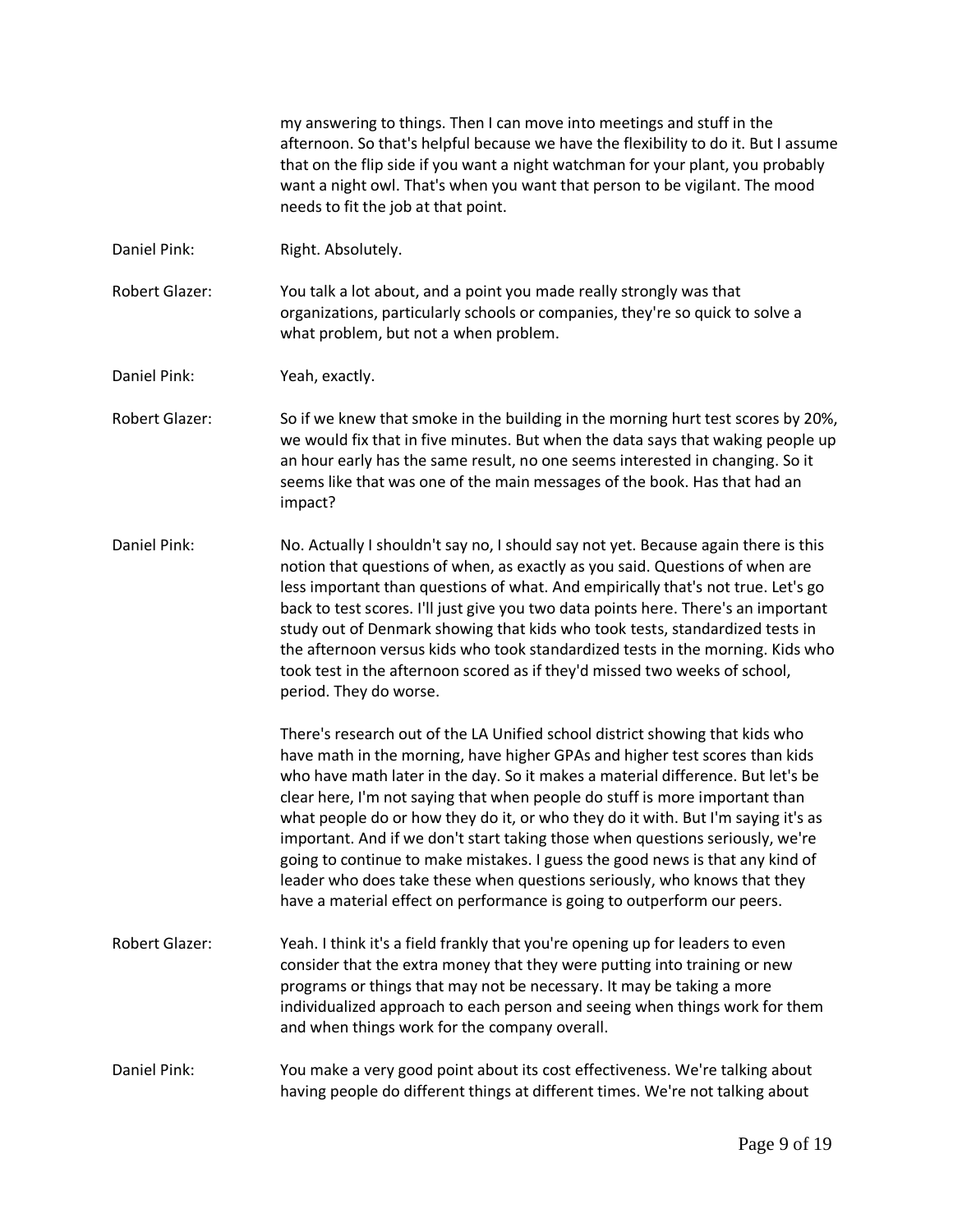|                       | buying them new equipment. We're not talking about sending them to an<br>expensive training program. We're not talking about boosting their salary. We're<br>talking about letting them match up when they do their work with the right time<br>for them to do that work.                                                                                                                                                                                                                                                                                                                                                                                                                                               |
|-----------------------|-------------------------------------------------------------------------------------------------------------------------------------------------------------------------------------------------------------------------------------------------------------------------------------------------------------------------------------------------------------------------------------------------------------------------------------------------------------------------------------------------------------------------------------------------------------------------------------------------------------------------------------------------------------------------------------------------------------------------|
| Robert Glazer:        | Yeah it just occurred to me as we're talking about this, if we run a training<br>program for new employees from three to five at the end of the day, we're<br>probably going to get 25% less retention than if we spent the same amount of<br>money at 9 a.m. in the morning.                                                                                                                                                                                                                                                                                                                                                                                                                                           |
| Daniel Pink:          | It depends on what kind of training. If it's a more analytic training  You know<br>what you should do is you should measure people's chronotypes and then have<br>80% of them do it in the morning and the owls do it later in the day.                                                                                                                                                                                                                                                                                                                                                                                                                                                                                 |
| Robert Glazer:        | I almost suggest that but we do so many personality testing that I might get a lot<br>dirty looks when I say-                                                                                                                                                                                                                                                                                                                                                                                                                                                                                                                                                                                                           |
| Daniel Pink:          | Although, you can do the chronotype test in 40 seconds.                                                                                                                                                                                                                                                                                                                                                                                                                                                                                                                                                                                                                                                                 |
| <b>Robert Glazer:</b> | Yeah. No, I actually would like to do that and overlay it on some of our other<br>tests and see what correlations there are to some of the personality types.                                                                                                                                                                                                                                                                                                                                                                                                                                                                                                                                                           |
| Daniel Pink:          | In the literature there are correlations between chronotypes and personality<br>factors, big time. Particularly on the so called big five, openness,<br>conscientiousness, extraversion, agreeableness, and neuroticism, you see in<br>general larks much more extroverted, much more conscientious than owls.<br>Again, recognizing that most of us are in the middle. But you have owls higher<br>on neuroticism, higher on various kinds of problematic behaviors, whether it's<br>addiction or, I don't want to call it behavior, but higher on things like addiction<br>and depression, but also higher on intelligence tests. So there are personality<br>differences that are associated with these chronotypes. |
| Robert Glazer:        | I'm going to take that as a to do and I might look at [inaudible 00:28:21] or<br>Meyers-Briggs. I will let you know what I find. But I think that's interesting. The<br>more we do these tests we see a lot of overlap and I think it starts to really just<br>emphasize for people that they are who they are and trying to figure out who<br>that is and then align everything around them seems to produce the best<br>performance.                                                                                                                                                                                                                                                                                  |
|                       | Let's take a quick break for a word from our sponsor and we'll be back to talk<br>more with Daniel Pink.                                                                                                                                                                                                                                                                                                                                                                                                                                                                                                                                                                                                                |
| Adam Grant:           | Hi I'm Adam Grant. As a Wharton Psychologist I've spent most of my career<br>studying two big questions. How do we unlock original thinking and build<br>cultures of productive generosity? With those questions in mind I recently co-<br>founded a pretty extraordinary community dedicated to discovering<br>groundbreaking ideas while trying to make the world a better place. It's called                                                                                                                                                                                                                                                                                                                         |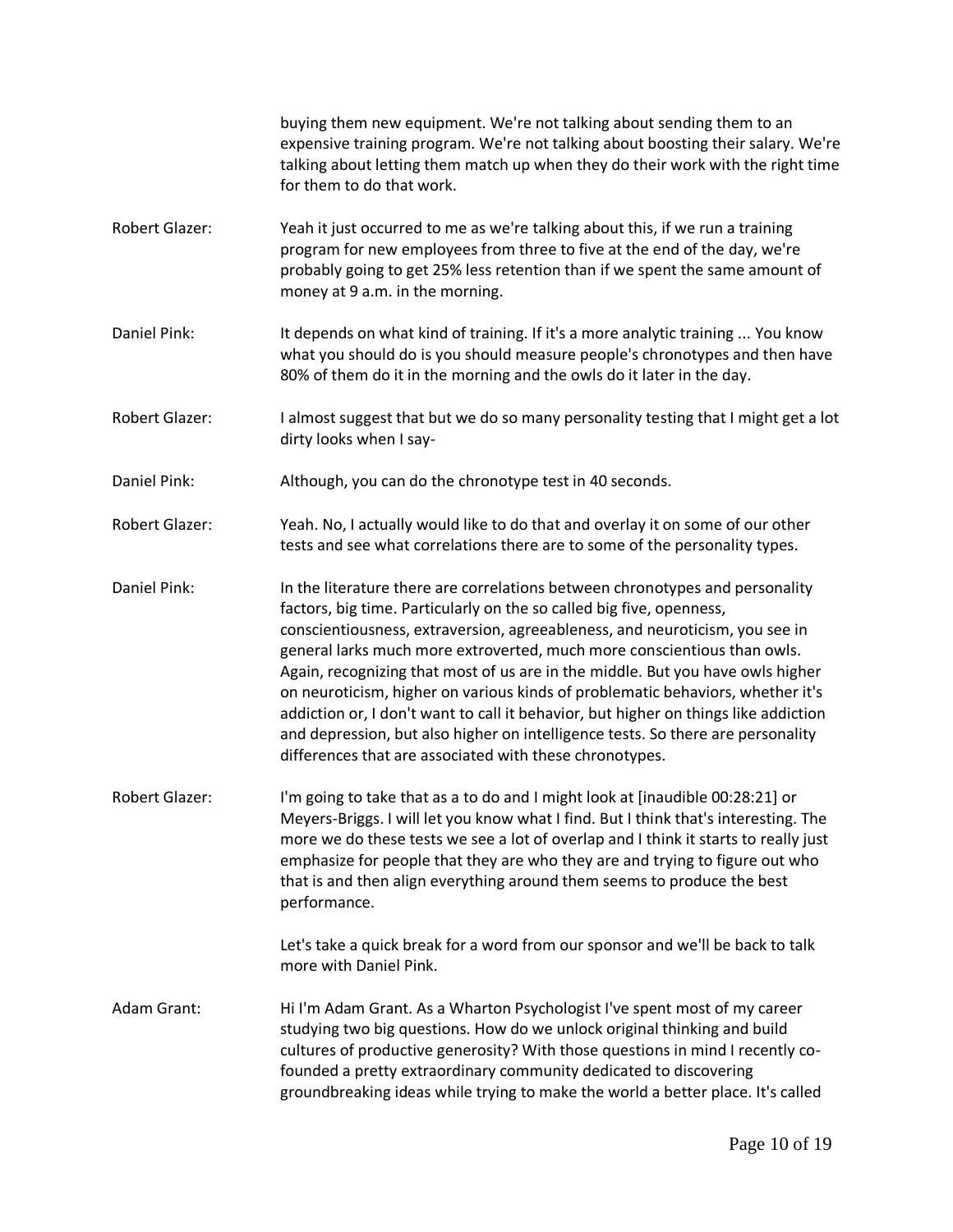|                       | the Next Big Idea Club. Together my friends Malcolm Gladwell, Susan Cain, Dan<br>Pink, and I search far and wide for the eight most original, most essential<br>nonfiction books of the year and we send them straight to you. We also<br>interview the authors and we send you the key insights across video, audio, and<br>text formats. And remember this is a book club so when you join the exclusive<br>online forum, you get the chance to discuss every season's selections not just<br>with other members but also with me, Malcolm, Susan, and Dan.                                                                                                                                                                                                                                                                                    |
|-----------------------|--------------------------------------------------------------------------------------------------------------------------------------------------------------------------------------------------------------------------------------------------------------------------------------------------------------------------------------------------------------------------------------------------------------------------------------------------------------------------------------------------------------------------------------------------------------------------------------------------------------------------------------------------------------------------------------------------------------------------------------------------------------------------------------------------------------------------------------------------|
| <b>Robert Glazer:</b> | Get insider insights from Dan Pink, Malcolm Gladwell, Susan Cain, and Adam<br>Grant and sign up for the Next Big Idea Club today at www.nextbigideaclub.com.                                                                                                                                                                                                                                                                                                                                                                                                                                                                                                                                                                                                                                                                                     |
|                       | All right, welcome back Dan and I want to transition a little bit into the next part<br>of the book that I made a lot of notes on and that was sort of about teams and<br>how teams synchronize. You write some interesting research about how<br>different types of teams come together. I'd love to hear a little bit more about<br>that from you.                                                                                                                                                                                                                                                                                                                                                                                                                                                                                             |
| Daniel Pink:          | Well, I was looking at in this case was literally that, synchronization. It wasn't<br>teams in general, it was how do teams coordinate with each other in time and<br>that's part of what teams do. The one group that I looked at were these folks in<br>India called dabbawalas, who are these guys, almost always men, who do<br>something pretty remarkable. They pick up homemade lunches at people's<br>apartments in Mumbai, India and then deliver those homemade lunches to<br>those families loved ones in office buildings throughout downtown Mumbai,<br>which is maybe 20 miles away. These dabbawalas do this every single day. They<br>deliver 200,000 lunches every day. They do it without errors. So much so that<br>FedEx has studied them, UPS has studied them, there's a Harvard Business<br>School case study about them. |
|                       | They do it with this accuracy. 200,000 lunches every day at high levels of<br>accuracy and amazingly they do it without barcodes, without GPS, without<br>technology of any kind. How are they able to synchronize? So that was one of<br>the puzzles that I was trying to solve and it turns out that when you look at how<br>groups synchronize in time, rowing teams, choirs, there are a set of core<br>principles that are somewhat counterintuitive but endlessly interesting.                                                                                                                                                                                                                                                                                                                                                             |
| <b>Robert Glazer:</b> | I've been thinking about this in light of the NCAA tournament. Because there's<br>some data around the more the teams touch each other and high five that they<br>perform better.                                                                                                                                                                                                                                                                                                                                                                                                                                                                                                                                                                                                                                                                |
| Daniel Pink:          | Oh, yeah. So one of the elements of it is a sense of belonging. And this is true in<br>a lot of the research on teams that that belongingness not only in terms of<br>synchronization but in any kind of team, belongingness is a huge factor in which<br>teams flourish and which teams flounder. And the way that belongingness<br>happens is through  I mean it's almost anthropological. It's through shared<br>rituals. It's through touch. And the study you're talking about showed that if you<br>have people watch videos of basketball games and simply touch, high five, low<br>fives, chest bumps, fist bumps, whatever, and count those kinds of touches then                                                                                                                                                                       |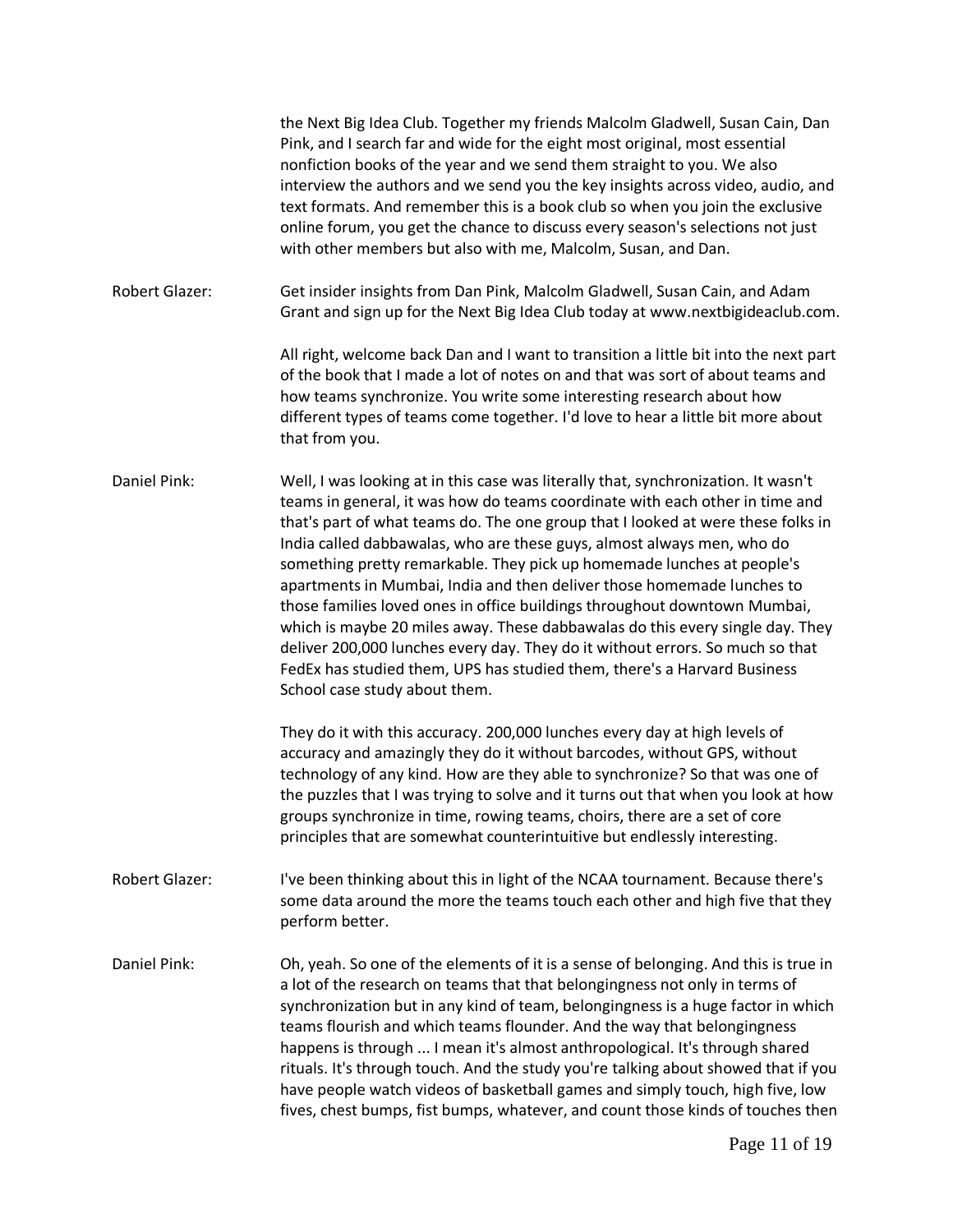that actually ends up being predictive of which teams are going to succeed later in the season. But belongingness is fostered with all kinds of things. Shared jokes, shared language is incredibly important. Even clothing. So any kind of belongingness cues are essential in team coordination and team synchronization. Robert Glazer: Yeah, it's interesting and I read it right before the tournament. So I was watching this and I ... For some teams there's just a feeling that the Loyola Chicago are making their run, it's interesting. There's a lot of studies being done on these games. Probably a lot more than I realize. Daniel Pink: Probably. I mean, the other thing is, especially in the NCAA tournament, there's also just a huge degree of randomness too. So I hate to extrapolate from it too much. Especially since in my family bracket, I finished in last place. Robert Glazer: Yeah. Wasn't pretty. But it wasn't pretty for most people this year. Daniel Pink: No. Robert Glazer: So the midpoint you know key, we got beginnings, ends, midpoint's often overlooked. One of the things that I thought was really interesting was you were talking about midpoints in relation to teams. And that there were some studies where when teams were given a certain amount of time, whether that was a day, or a week, or a month, or six months to solve the problem, most of their urgency and cohesion sort of happened right at the midpoint. Can you talk a little more about that? Daniel Pink: Yeah. So this is the research of Connie Gersick who had an inkling about how teams actually operate. And the prevailing view until that time was that teams start and they make steady progress all the way through to the end. Maybe not perfectly steady, but sort of an overall slope upward to, from beginning to end. And what she found was a dramatically different pattern. That in the beginning teams did very, very little. There's a lot of status seeking and other kind of behavior like that. But they do very, very, little. And she said it wasn't until a certain moment, when teams threw off the old routines, really got going. And invariably she found that that moment when teams really got kicking was the midpoint. So it was weird. Give a team 34 days to do a project, they get started in earnest on day 17. Give a team nine days, they get started in earnest on day five. She even did some recent experimental research giving teams an hour and there's always this moment where someone said oh my god, we're halfway done. We got to get going. And that occurred between the 29th and 31st

minute.

And so there's something about reaching that midpoint that seams to be where people ... And the way she did her research was she video taped and audio taped a lot of these team encounters. And invariably there was someone who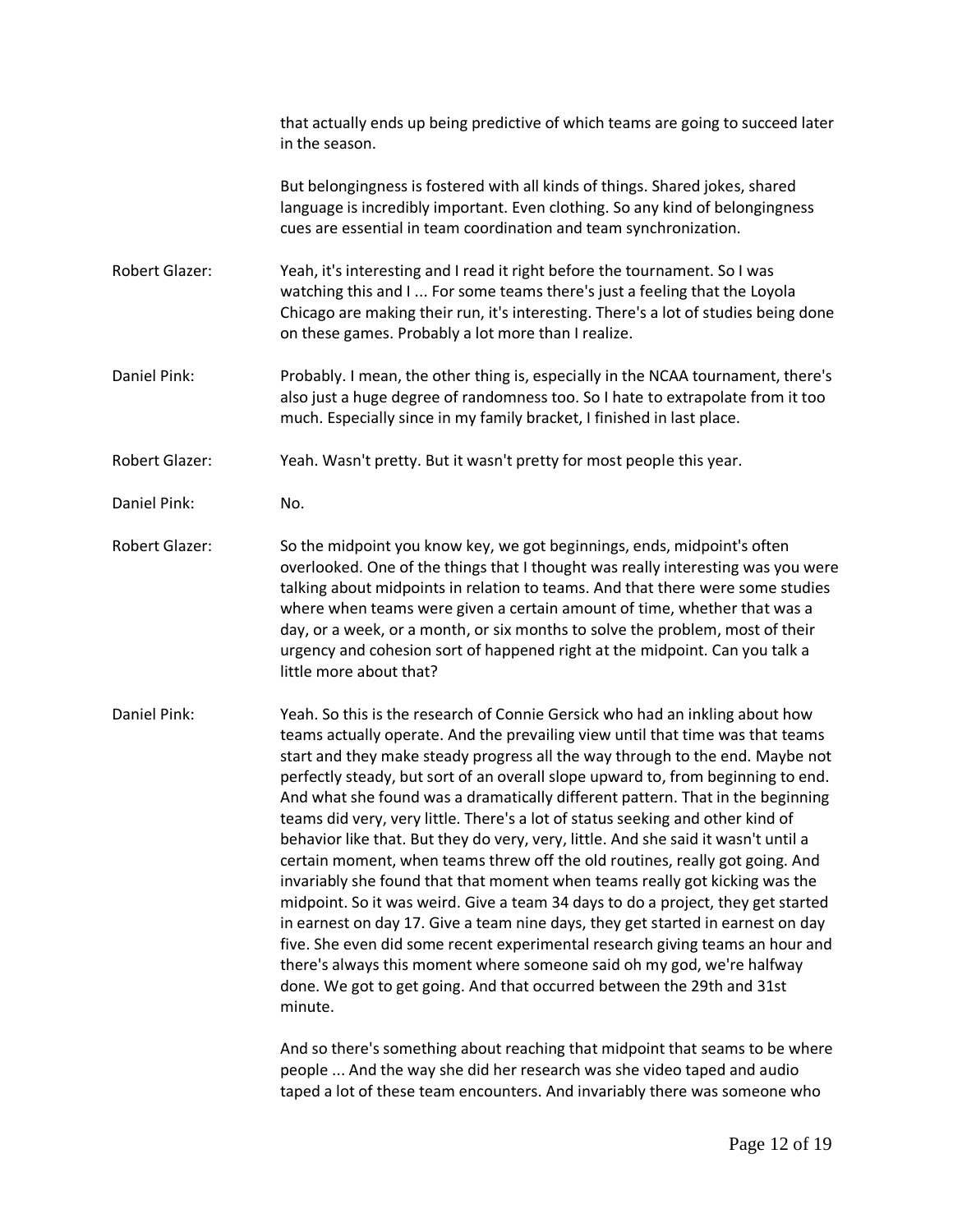|                       | said, something along the lines of, oh my gosh, we're halfway done. We got to<br>get moving. And so there's something about that midpoint that can be<br>galvanizing.                                                                                                                                                                                                                                                                                                                                                                                                                                                                                                                                                                                                                                                                                                                                                                                                          |
|-----------------------|--------------------------------------------------------------------------------------------------------------------------------------------------------------------------------------------------------------------------------------------------------------------------------------------------------------------------------------------------------------------------------------------------------------------------------------------------------------------------------------------------------------------------------------------------------------------------------------------------------------------------------------------------------------------------------------------------------------------------------------------------------------------------------------------------------------------------------------------------------------------------------------------------------------------------------------------------------------------------------|
| <b>Robert Glazer:</b> | You know I read that. And thinking about it as a business leader, and a company,<br>I was thinking should we be giving our teams less time to get to the decision, if<br>they're not going to get any urgency until the halfway point? And maybe<br>breaking it up into smaller things. Is there any research on that?                                                                                                                                                                                                                                                                                                                                                                                                                                                                                                                                                                                                                                                         |
| Daniel Pink:          | I don't know. That's a good question. Here's the thing. So that's possible. That's<br>certainly possible. The other thing that's possible is, and you see this in a little<br>bit of the research on productive procrastination. There's some kinds of<br>procrastination that are productive. That it could be that there's something<br>happening during that first half, that is akin to incubation. That it doesn't show<br>on the surface as activity and progress, but something essential is happening<br>then. But it'd be fascinating to test.                                                                                                                                                                                                                                                                                                                                                                                                                        |
| Robert Glazer:        | Right. It might be an essential part of the process, and if a year task than it's a<br>year's-                                                                                                                                                                                                                                                                                                                                                                                                                                                                                                                                                                                                                                                                                                                                                                                                                                                                                 |
| Daniel Pink:          | But if you give that team, saying "Hey, you know, this task really only takes 17<br>days." You say, "Well I'm going to give you 17 days." Maybe they get started on<br>day eight and a half, and then end up failing. Who knows? So maybe it's the<br>other way. Maybe if the task requires 17 days, a team needs 34 days to get it<br>done.                                                                                                                                                                                                                                                                                                                                                                                                                                                                                                                                                                                                                                   |
| Robert Glazer:        | Yeah. It's worth testing.                                                                                                                                                                                                                                                                                                                                                                                                                                                                                                                                                                                                                                                                                                                                                                                                                                                                                                                                                      |
| Daniel Pink:          | Yeah. That would be a  You know obviously there's going to be some variance<br>based on the kind of team and whatnot. I think what was interesting is that<br>what Gersick's research showed is that our intuitions about these patterns were<br>dead wrong. And so the analogy that she used, she actually used an analogy<br>from evolution where the prevailing view in evolutionary theory, until the early<br>1970s was that yeah, species evolved in this kind of steady predictable way. And<br>what revolutionized that field was an insight from two paleontologists who<br>found, no, no, no that's not how it goes. Basically you have these long periods of<br>stasis, followed by periods of intense activity. What they called punctuated<br>equilibrium. That is you have equilibrium and then a huge burst of punctuation.<br>And Gersick was saying that teams operate in that way too. It just so happens<br>that the punctuation mark occurs at the middle. |
| Robert Glazer:        | Yeah. And we're talking about middle, in terms of the micro sense. But if we<br>turn quickly to the macro sense you write a lot about the timing of big events in<br>our lives such as getting married, writing a book, starting a business. Does life<br>have sort of the same dynamic as an individual day? Does it follow most of the<br>same principles?                                                                                                                                                                                                                                                                                                                                                                                                                                                                                                                                                                                                                   |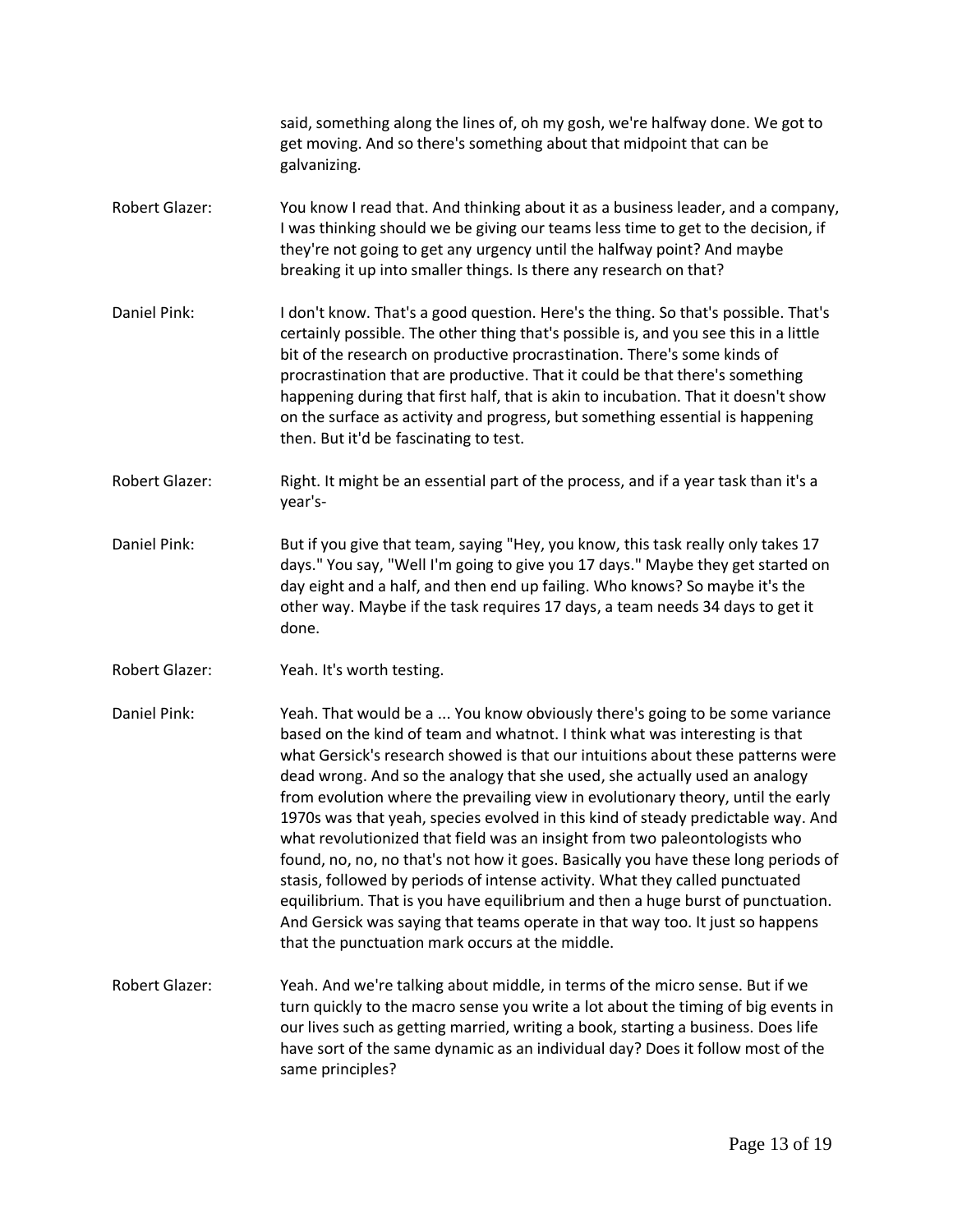| Daniel Pink:          | Well. I don't know if it has the same  It doesn't have the same rhythm as the<br>hidden pattern of a single day. But there are rhythms, and shapes, and patterns<br>over lifetimes, big time. So I mean, one of them has to do with midpoints. There<br>is across many, many countries, literally dozens of countries, there is what<br>scholars call a U shaped curve of happiness. Meaning that in the middle of our<br>lives  It's not like the bottom falls out. There's no evidence of the so called<br>midlife crisis. But what you do see is a slight dip. So people are reasonably<br>happy in their 20s and 30s. They begin to decline in their 40s. And their 50s they<br>really reach bottom. And then over time they begin to get happier and happier.<br>And so there's a U shaped curve for happiness and wellbeing.      |
|-----------------------|-----------------------------------------------------------------------------------------------------------------------------------------------------------------------------------------------------------------------------------------------------------------------------------------------------------------------------------------------------------------------------------------------------------------------------------------------------------------------------------------------------------------------------------------------------------------------------------------------------------------------------------------------------------------------------------------------------------------------------------------------------------------------------------------------------------------------------------------|
|                       | There are other kinds of patterns too dealing over time with  I think they're<br>quite interesting. With the size of people's social networks, and what they<br>prioritize, and things like that. Again I think the meta point here is that we have<br>to recognize that these temporal forces have an affect. In the course of a day?<br>Hugely. But even in the course of a life. That much of our lives are episodic. And<br>episodes whether it's a relationship, whether it's a career, a particular job.<br>Episodes have beginnings, middles, and ends. And each of those three things,<br>beginnings, middles, and ends exerts a different effect on our behavior.                                                                                                                                                              |
| <b>Robert Glazer:</b> | And for some people it seems like the middle is really motivating. I got to make<br>something of my life. And then for others the rut is bigger, and it goes in a<br>different direction. Is there anything that leads people down one path or the<br>other?                                                                                                                                                                                                                                                                                                                                                                                                                                                                                                                                                                            |
| Daniel Pink:          | Well one of the things that's come out in some of the research is that  We can<br>go back to teams here for a moment. Back to basketball. Is that it's interesting<br>to study basketball as a way to study midpoints because basketball unlike most<br>enterprises has an announced midpoint with its own name instead of rituals, at<br>halftime. We don't have that in other parts of our  You don't have that in<br>careers, or relationships, or anything like that. It's not like you have a<br>relationship with someone and at some point the buzzer goes buzz. You know,<br>and it's like we're at halftime now.                                                                                                                                                                                                               |
| <b>Robert Glazer:</b> | According to your research it would probably help though. Get some<br>motivation.                                                                                                                                                                                                                                                                                                                                                                                                                                                                                                                                                                                                                                                                                                                                                       |
| Daniel Pink:          | It might. It might. But basketball does have that explicit halftime. We have<br>midpoints everywhere. Midpoints are ubiquitous. They're just implicit rather<br>than explicit. They're hidden from our view rather than staring us in the face.<br>And so in basketball, and this is some research of Jonah Berger at Penn and<br>Devin Pope at the University of Chicago. They found that in general, the team<br>that has the lead at halftime is more likely to win the game. It doesn't require<br>sophisticated mathematical acumen. A team that's ahead at halftime is more<br>likely to win, right. They're ahead, and the game's half over. And also the fact<br>that they're ahead might mean that they have better players. But there's an<br>excepting to this rule. And the exception is that teams that were behind by one |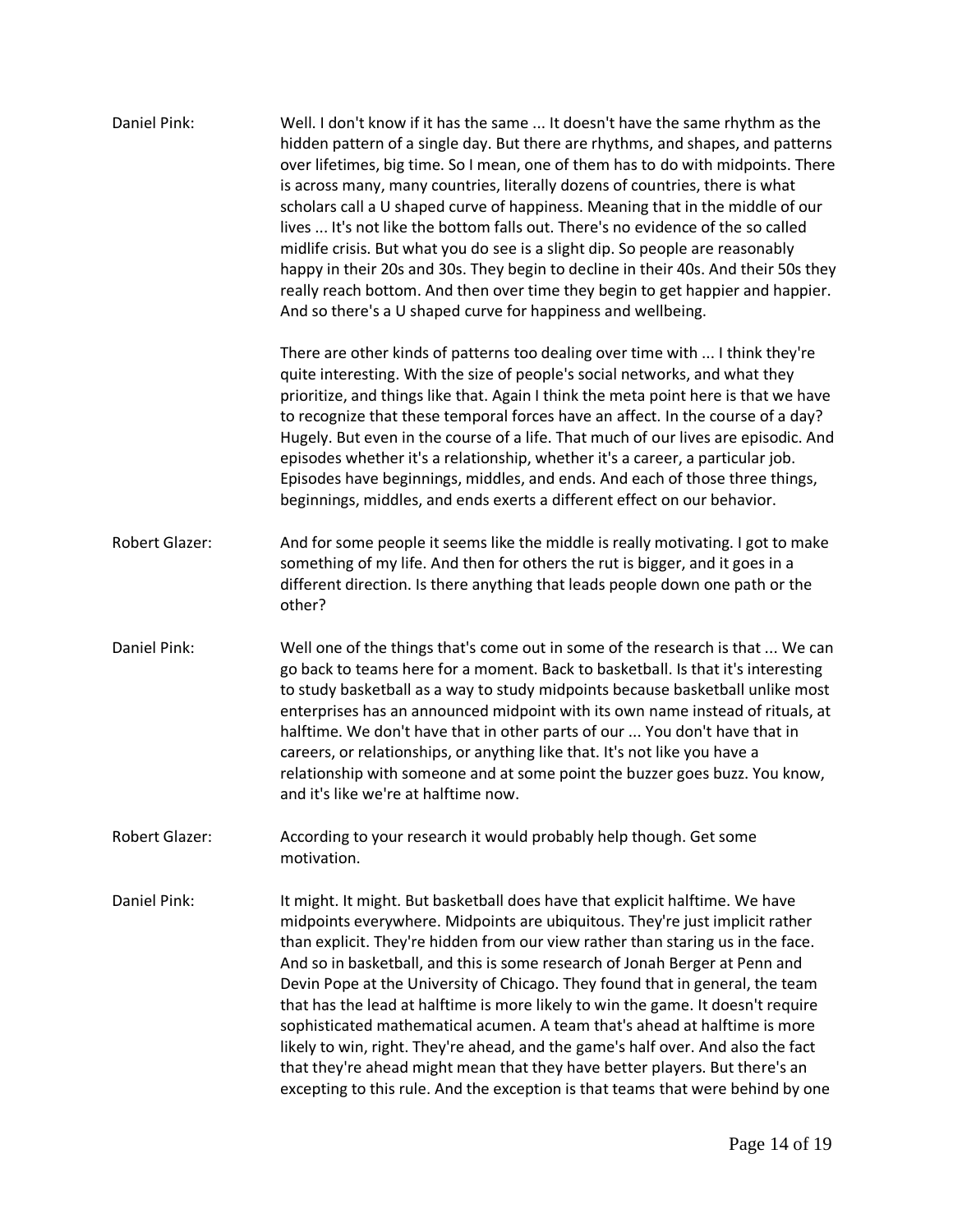point are more likely to win. Being behind by one was more advantageous than being ahead by one. Being behind by one was equivalent to being ahead by two.

So what's going on there? And in subsequent experimental research, because again in basketball scores, if you look at the score at halftime and compare it to the score at the end of game. All you're seeing is correlation. You can't tell why it's happening, you can't tell what's causing it. But in experimental settings you can set up experiments to try to isolate the cause. And what they have found, and others have found, is that being slightly behind at the middle is very motivating. It's very galvanizing. When we're way behind at the middle, we can give up. When we're way ahead we can get complacent. But when we're a little bit behind it looks like people really, really bring it. And so for that person in midlife, one of the things that he or she can do, is recognize midpoints. And they have this dual effect. Sometimes they make us wake up, other times they get us to roll over. But actually imagine, hey I'm a little bit behind right now. And that can be a form of motivation.

- Robert Glazer: It's interesting. So I wonder how much that parallels to the person. Right, if they feel like they're way behind in life, maybe you know wallow in their sorrow. And if they're a little behind it's motivating. And that leads us into endings. And you know you talked a lot about endings and how important they are. I think two takeaways I took was if you're planning a vacation, plan something really good at the end and it will improve your whole memory of the vacation.
- Daniel Pink: That's true. Yeah.

Robert Glazer: Yeah. In terms of experiences, a conference or something like that I guess you got to make sure your closer is really good.

Daniel Pink: Oh yeah. Endings of any kind of experience are hugely important. There's so much research on this. Endings help us encode entire experiences. And by encode, I mean they help us evaluate and then record experiences. So there's research showing that how a person was in the last year of his life, dramatically shapes how people remember the entirety of the life. And so you know you see it in consumer transactions. You can see this anecdotally on Yelp. I mean go to Yelp reviews of restaurants and look at how many Yelp reviews on restaurants talk about what happened at the end of the meal. And so there's a lot of research on this. And endings have a disproportionate effect on how we encode experiences. And once again as with the hidden pattern of the day, we're not aware and intentional about that. And so I think that organizations can do a much ... At all of the things you mentioned Bob. Consumer transactions, or conferences, or family vacations, or any kind of experience. To really be thoughtful and intentional about having a great end.

Robert Glazer: I make you choose between your two babies, here. If you had to either start poorly, you know, avoid starting poorly or ending well, which do you think would have an overall bigger impact?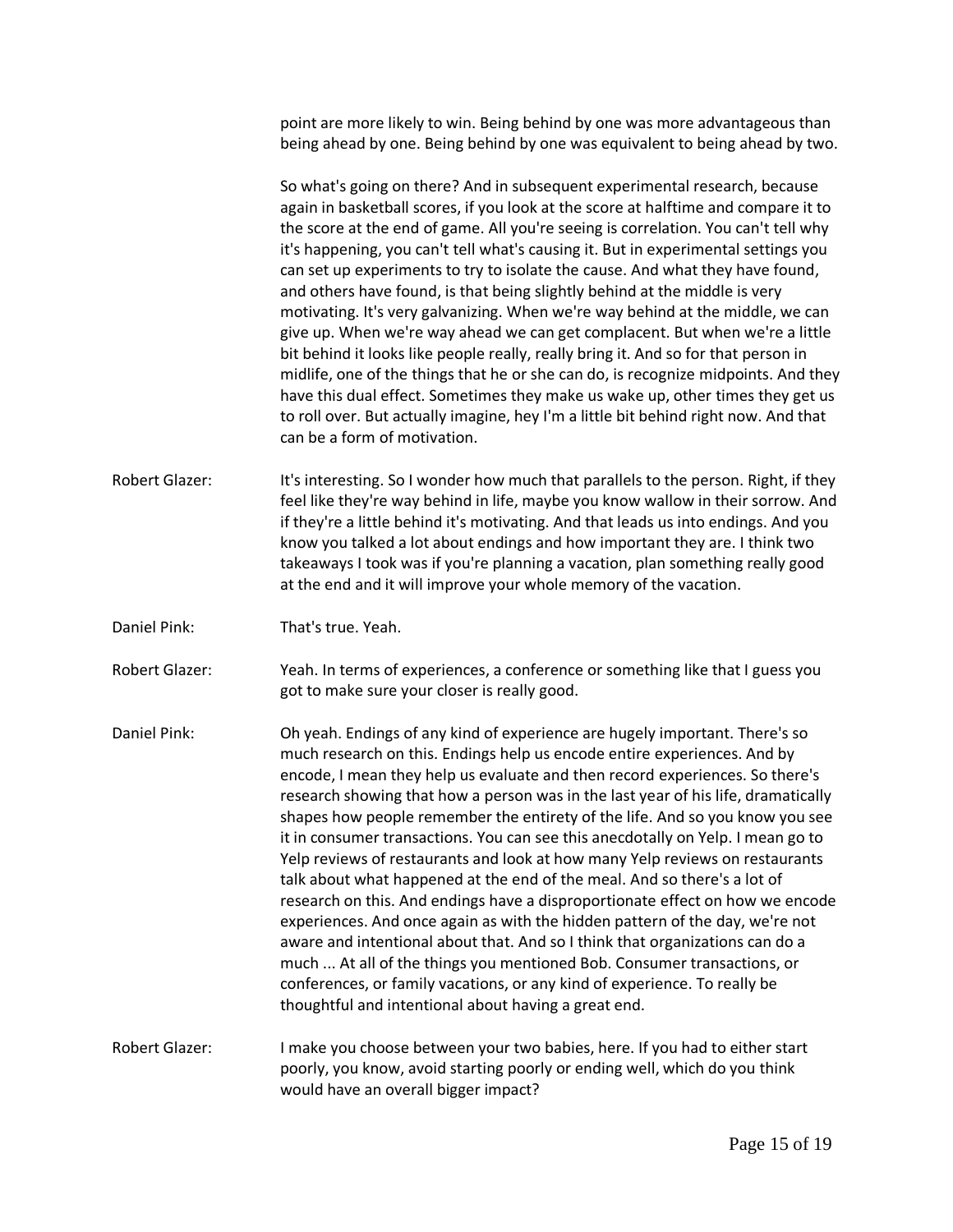Daniel Pink: It's a great question, I think it's going to depend on what the enterprise is. So there's some cases where getting off to a big beginning disadvantages you for so long that a strong ending doesn't really correct things. So I think it's going to depend on whether you're talking about a career, or whether you're talking about a ... If you're talking about something more like a customer transaction, or that kind of experience, I'm going to put my money on the ending. Robert Glazer: So the shorter the duration, the more impact probably the ending has, right? Daniel Pink: That's a good question. I would guess so, I'm not certain. Robert Glazer: Okay. I'll give you some homework on that one. Daniel Pink: Hey thanks. Robert Glazer: I would assume that, yeah. Because the beginning and end are close to each other so the beginning can't really hurt you that long. Daniel Pink: That's probably right. I mean one of the pieces of research that I wrote about in terms of beginnings is the monumental difference between graduating from college in a recession and graduating from college in a boom economy. That difference. So if you've got Suzie and Esther who graduate from college, let's say same college, same major, same level of ability. But Suzie graduates in a recession, and Esther graduates in a boom economy. That's going to show up in their wages 20 years later. That is 20 years into her career, Esther's going to be on the average making more money than Suzie, even though she's similar in ability and background and everything else. And the reason has to do with she just got off to a better start. So these beginnings have a ... especially in that domain have a monumental effect on how things turn out for people. Robert Glazer: Yeah. And your recommendation was if you have a bad beginning try any way you can to start over. Daniel Pink: Yeah. Absolutely. Robert Glazer: Different ways of hitting the reset button. Taking a personal perspective I'm curious, what is a timing mistake that you've made either personally or professionally that you learned the most from? Daniel Pink: Wow. There are a lot of them. I mean, I really changed my ways on a lot this stuff. So I'm much more deliberate about what work I do, and when I do it. And so I made some mistakes about not being deliberate enough and putting my analytic work at a certain time of the day and my insight work at another time of day. There's a whole chapter in the book about breaks. And so I spent 50 years rarely taking breaks, which turns out to be a bad idea. Although I think that the most at the level of nitty gritty is delivering good news and bad news.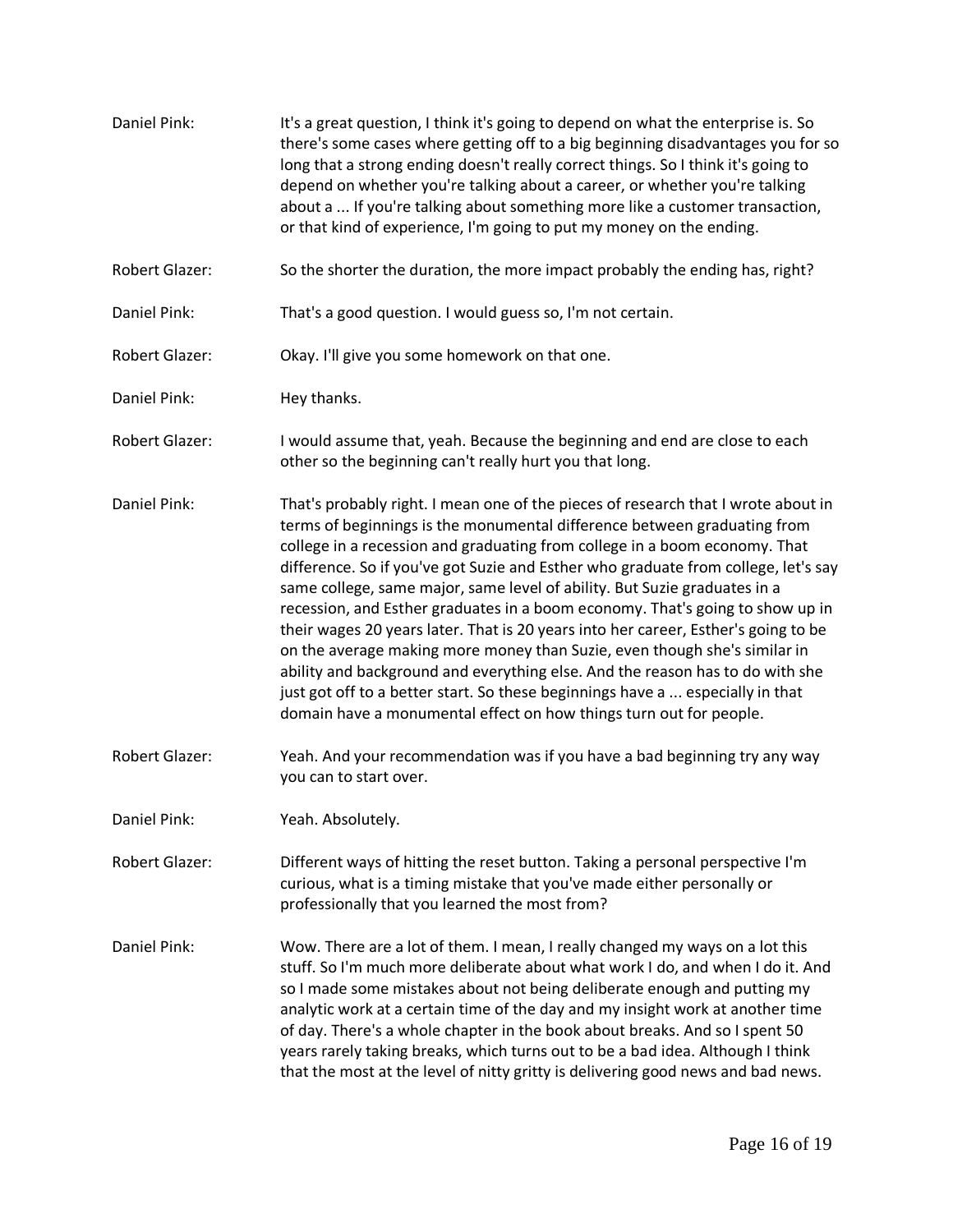So if you say to somebody I've got good news and bad news. The question becomes which do you deliver first. Do you deliver the good news first or the bad news. And I always gave the good news first because ... For a whole host of reasons. You know you want to lay down a cushion beforehand so you don't seem like a total jerk. I was concerned that if you start negative people would just turn off on you, they won't even listen to the rest. It's also just uncomfortable giving bad news for a lot of us. So you want to ease your way into it. And turned out to be flatly wrong. There's interesting research out there showing that the vast, vast, vast majority of people when they're on the receiving end of good news and bad news, want the bad news first. They want the bad news first and the good news next. Because it goes back to another principle of endings, which is given a choice human beings prefer endings that elevate. We prefer rising sequences to declining sequences.

So throughout my life I'd always given the good news first and then the bad news. And now I completely changed my way. I give the bad news first and then the good news.

Robert Glazer: I also noticed you're a big convert to the nappuccino.

Daniel Pink: I'm a convert to napping, because I was never a big napper. When I took naps before I would wake up feeling terrible. And what I realized among the errors of my ways, was that the ideal nap is much shorter than I would have imagined. The nap between 10 and 20 minutes long. I don't do this every day but there are days, several days when I will take that 10 to 20 minute nap. A way to get a boost out of it is to have a cup of coffee first. Which sounds weird, but it takes about 25 minutes for coffee to get into our bloodstream.

> So if you have a cup of coffee and then go to take a nap, now let's say you nap for 20 minutes. Or say you lay down and it takes you six or seven minutes to fall asleep and you nap for 15 minutes. When you're waking up after 25 minutes that caffeine begins hitting your system which gives you an extra boost. But again the key thing here on naps, to my surprise was that the very best naps are extraordinarily short. Between 10 and 20 minutes. Beyond that you begin to accumulate what's called sleep inertia. Which is that sort of groggy, boggy, oatmeal in the head feeling that get sometimes from naps. And in order to get the benefit of the nap you have to dig your way out of that, which can be time consuming.

- Robert Glazer: You did a great infographic of the nappuccino so we will link to that in the show notes so that people can see the recipe who want to participate in it. So last question, as much as I could go on forever, you have multiple best selling books. And I know there are a lot of aspiring writers out there. And I'm curious, what have you found to be your best time to write a book, both in a macro sense, and in a micro sense within a day?
- Daniel Pink: Let me take the micro side first. For me as someone who is much more lark than owl, I do my ... Remember we go peak, trough, recovery. And so I should be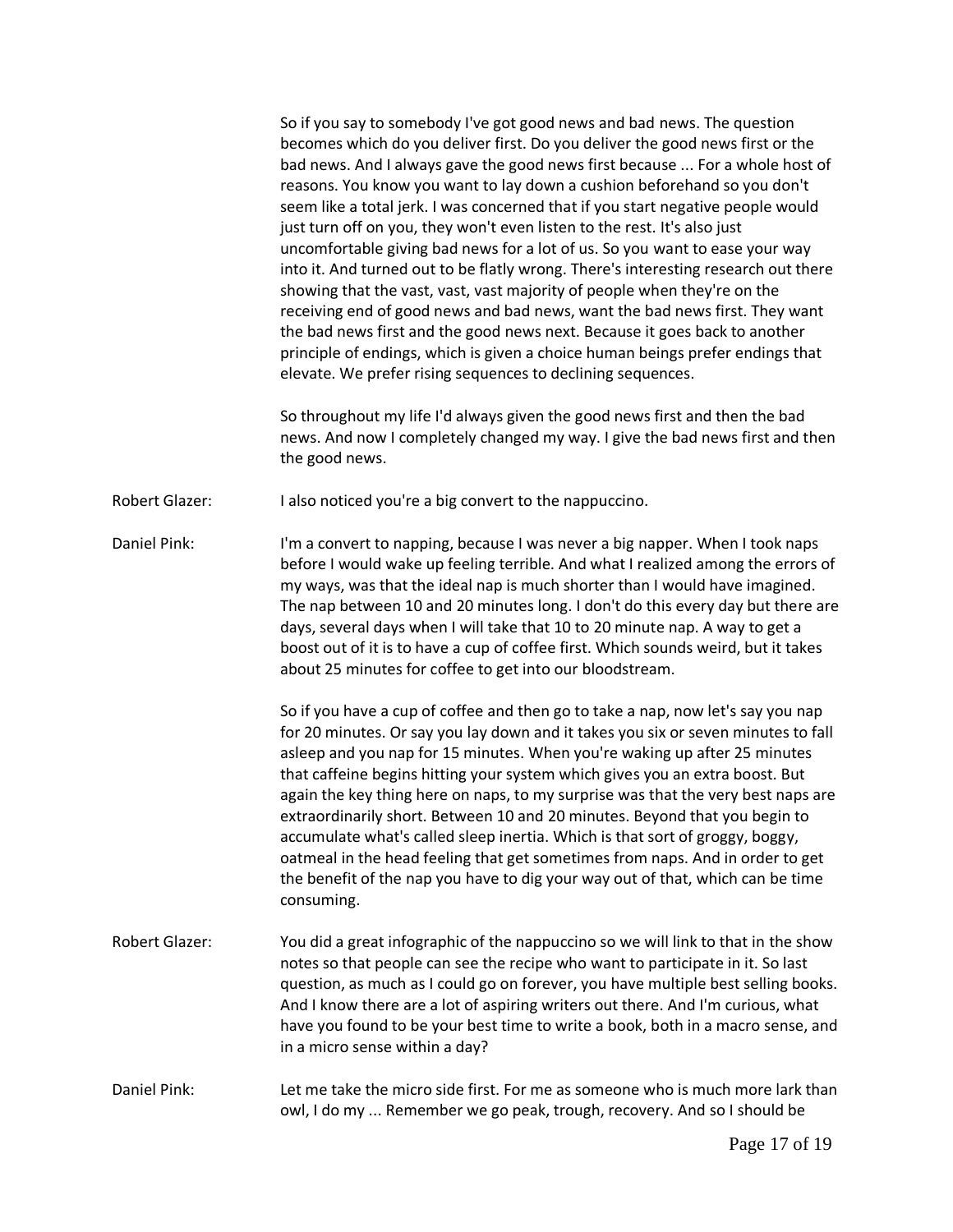doing my analytic work during the peak. Which means I should be doing my writing during the peak, during the morning. And in response to this research early on, I really did change my ways. So I write ... I had done this to some extent but I became much more rigid about it after having absorbed a lot of this research. So I do all of my writing in the morning, because I know that's when I'm at my best. And the only way to do that is to clear the decks. To eliminate all the other stuff. So try not to even look at email, certainly don't answer the phone. Often don't even bring my phone into the office. So you have that sequestered time to do your heads down analytic work in the morning. So that's the micro.

In terms of the macro, you know that's a harder one. On the commercial side of it, you just don't know. It's like in stocks it's very hard to time the market. Sometimes your timing on a book, is right. Sometimes it's not. Sometimes your idea is ... This goes back to something we were talking about earlier. Sometimes your idea is, as we used to say in politics, a little ahead of the voters. Sometimes it's too late. And in other times, you just don't know. For instance every once in a while, and it's hard to foresee, there are moments, weeks, or months where there are just like a gazillion books coming out and everybody is just battling each other not to be thrown off the row boat. And there's not much your morning can do about that. In terms of when to write a book, I don't think there's a hard and fast set of rules about that.

To me the hard and fast rule would be for any aspiring writer out there is talk to people who've written books. And understand just how freaking hard it is to write a book. Not that it requires massive intelligence. Obviously it doesn't if I've done it. But it requires a massive amount of work. It requires a massive amount of doggedness. It requires a massive amount of persistence and just putting your butt into a seat. And a lot of the times the writing of a book is just totally not fun. I mean just dreary and horrid. And so you really have to ask yourself whether you really want to write that book. And the other thing is is that, and I see this mistake made by a lot of journalists, is that they'll write an article that gets some attention, and they'll immediately be so seduced by the attention that they get from that, that they go to write a book about it. And if you're going to write a book, you have to be in love with your idea. You have to be willing to spend a huge amount of time on it.

I mean I just did an interview for a book that I wrote 17 years ago. So I'm still living with that thing that I did 17 years ago. If it wasn't something that I really liked, I would be miserable. So there are a few ideas and concepts, stories, whatever that you want to go out on a few dates with. But there are very few who you want to go steady with and almost none that you want to get married to. So you have to be very, very selective on that front.

Robert Glazer: Yeah, it's one thing to have a moment, but a movement is a lot more work and requires a lot of sustained effort.

Daniel Pink: Well said. Exactly. Exactly.